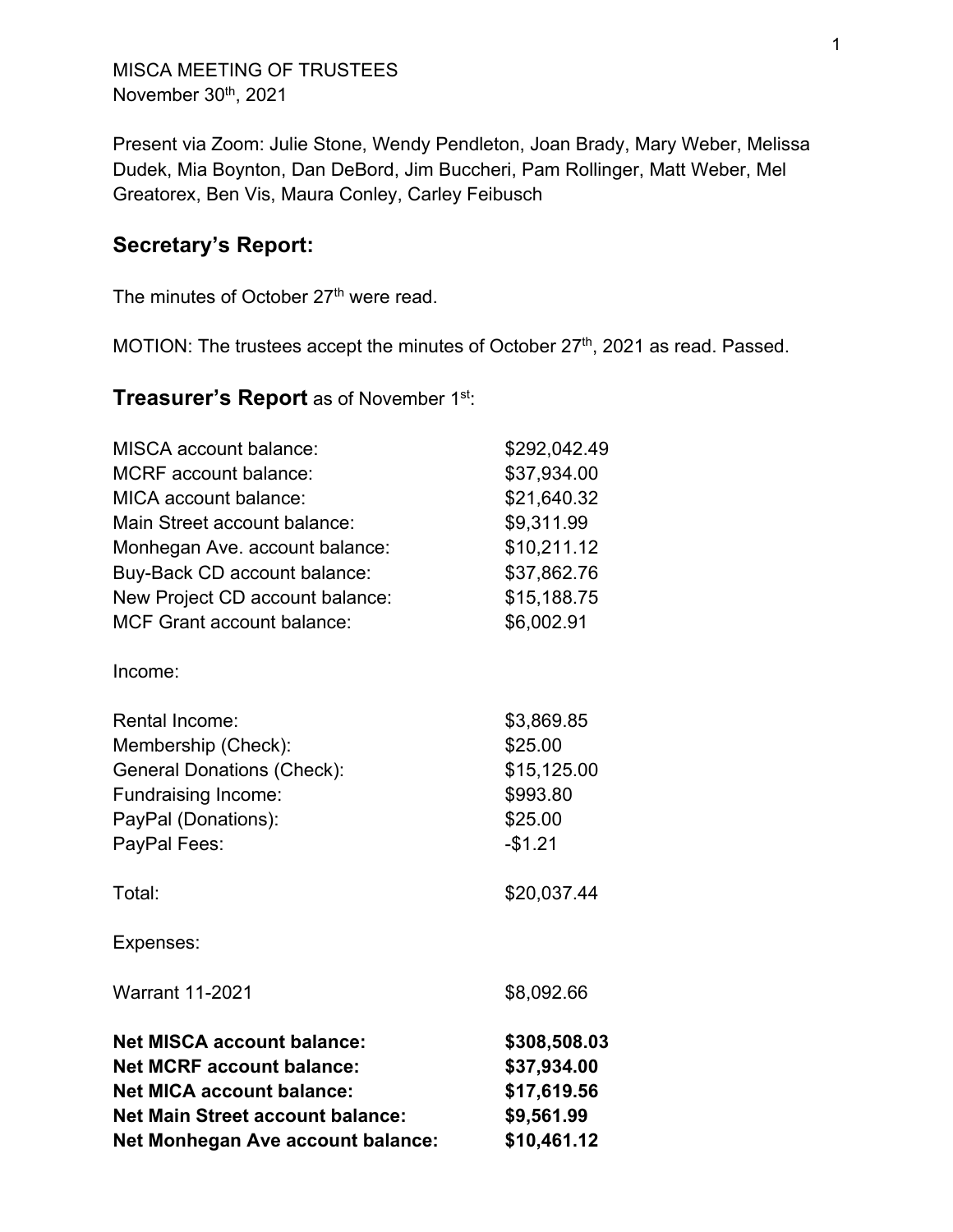| <b>Net Buy-Back CD account balance:</b><br><b>Net New Project CD account balance:</b> | \$38,362.76<br>\$15,188.75 |
|---------------------------------------------------------------------------------------|----------------------------|
|                                                                                       |                            |

# **Old Business:**

Meadow Lots: No update.

Store: Electrical issue still needs to be resolved.

#### MICA Building:

Ben talked with Kole briefly about the front door of the Black Duck. Pam will reach out to Kole to get an estimate.

Pam and Ray showed Mia how to change over the water at the laundromat to the cisterns. Mia is borrowing Lisa's heater but would like to buy one.

MOTION: Approve the purchase of a heater by Mia in any amount up to \$200. Passed.

The dryer is still broken, Joan will ask Kole if he can look at it. Jennifer Marr is interested in taking over the laundromat and talked about extra revenue opportunities such as storage lockers.

Joan was in a meeting with Chellie Pingree's office to discuss the USPS lease renewal; there have been no further updates. Part of the lattice has been replaced.

#### The Looks:

The septic switch still needs to be fixed.

Fundraising: No update.

MISCA Community Relief Fund: No applicants this month.

Ground Lease review: Mary sent a letter to the trustees and will send it to property owners upon their approval.

Caretaker: No update.

Selection procedure for building rights: